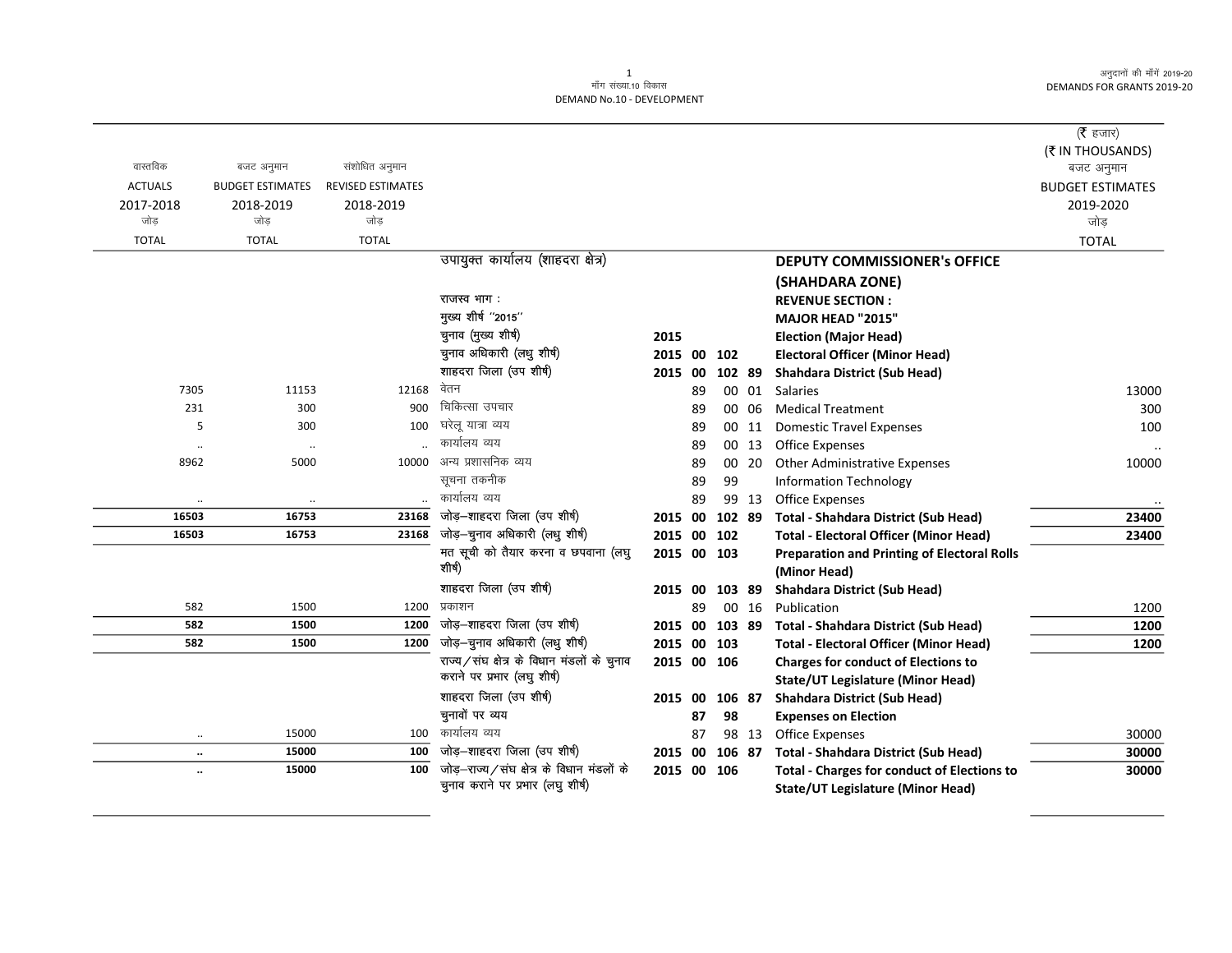## 2<br>माँग संख्या.10 विकास DEMAND No.10 - DEVELOPMENT

|                |                         |                          |                                                 |         |             |     |        |       |                                                          |         | ( $\bar{\tau}$ हजार)           |
|----------------|-------------------------|--------------------------|-------------------------------------------------|---------|-------------|-----|--------|-------|----------------------------------------------------------|---------|--------------------------------|
| वास्तविक       | बजट अनुमान              | संशोधित अनुमान           |                                                 |         |             |     |        |       |                                                          |         | (₹ IN THOUSANDS)<br>बजट अनुमान |
| <b>ACTUALS</b> | <b>BUDGET ESTIMATES</b> | <b>REVISED ESTIMATES</b> |                                                 |         |             |     |        |       |                                                          |         | <b>BUDGET ESTIMATES</b>        |
| 2017-2018      | 2018-2019               | 2018-2019                |                                                 |         |             |     |        |       |                                                          |         | 2019-2020                      |
| जोड            | जोड                     | जोड                      |                                                 |         |             |     |        |       |                                                          |         | जोड                            |
| <b>TOTAL</b>   | <b>TOTAL</b>            | <b>TOTAL</b>             |                                                 |         |             |     |        |       |                                                          |         | <b>TOTAL</b>                   |
|                |                         |                          | मतदाताओं को पहचान पत्र जारी करना<br>(लघु शीर्ष) |         | 2015 00 108 |     |        |       | <b>Issue of Identity Cards to voters (Minor</b><br>Head) |         |                                |
|                |                         |                          | शाहदरा जिला (उप शीर्ष)                          |         | 2015 00     |     | 108 90 |       | <b>Shahdara District (Sub Head)</b>                      |         |                                |
| $\ddotsc$      | 2000                    | 1600                     | मजदूरी                                          |         |             | 90  |        | 00 02 | Wages                                                    |         | 7500                           |
| 16715          | 15000                   | 18000                    | कार्यालय व्यय                                   |         |             | 90  |        | 00 13 | <b>Office Expenses</b>                                   |         | 18000                          |
| 222            | 3000                    | 3000                     | अन्य प्रभार                                     |         |             | 90  |        | 00 50 | <b>Other Charges</b>                                     |         | 3000                           |
| 16937          | 20000                   | 22600                    | जोड़-शाहदरा जिला (उप शीर्ष)                     |         | 2015        | 00  | 108 90 |       | <b>Total - Shahdara District (Sub Head)</b>              |         | 28500                          |
| 16937          | 20000                   | 22600                    | जोड़- मतदाताओं को पहचान पत्र जारी               |         | 2015 00 108 |     |        |       | <b>Total -Issue of Identity Cards to voters</b>          |         | 28500                          |
|                |                         |                          | करना (लघु शीर्ष)                                |         |             |     |        |       | (Minor Head)                                             |         |                                |
| 34022          | 53253                   | 47068                    | जोड़-मुख्य शीर्ष "2015"                         |         | 2015        |     |        |       | TOTAL - MAJOR HEAD "2015"                                |         | 83100                          |
|                |                         |                          | मुख्य शीर्ष "2053"                              |         |             |     |        |       | MAJOR HEAD "2053"                                        |         |                                |
|                |                         |                          | जिला प्रशासन (मुख्य शीर्ष)                      |         | 2053        |     |        |       | <b>District Administration (Major Head)</b>              |         |                                |
|                |                         |                          | जिला स्थापना (लघु शीर्ष)                        |         | 2053 00 093 |     |        |       | <b>District Estt. (Minor Head)</b>                       |         |                                |
|                |                         |                          | शाहदरा क्षेत्र (उप शीर्ष)                       |         | 2053        | -00 | 093 85 |       | Shahdara Zone (Sub Head)                                 |         |                                |
| 23797          | 29047                   | 27332                    | वेतन                                            |         |             | 85  |        | 00 01 | <b>Salaries</b>                                          |         | 29750                          |
| $\ddotsc$      | 3000                    | 1000                     | मजदूरी                                          |         |             | 85  |        | 00 02 | Wages                                                    |         | 3000                           |
| $\cdot\cdot$   | 50                      | 50                       | समयोपरि भत्ता                                   |         |             | 85  |        | 00 03 | O.T.A.                                                   |         | 50                             |
| 316            | 1000                    | 1000                     | चिकित्सा उपचार                                  |         |             | 85  |        | 00 06 | <b>Medical Treatment</b>                                 |         | 1000                           |
| 12             | 250                     | 550                      | घरेलू यात्रा व्यय                               |         |             | 85  |        | 00 11 | <b>Domestic Travel Expenses</b>                          |         | 500                            |
|                | $\cdot\cdot$            |                          | कार्यालय व्यय                                   |         |             | 85  |        |       | 00 13 Office Expenses                                    |         |                                |
| 32050          | 35000                   | 35000                    |                                                 | स्वीकृत |             |     |        |       |                                                          | Voted   | 38000                          |
|                | $\ldots$                |                          |                                                 | भारित   |             |     |        |       |                                                          | Charged |                                |
| 56175          | 68347                   | 64932                    | जोड़-शाहदरा क्षेत्र (उप शीर्ष)                  |         |             |     |        |       | 2053 00 093 85 Total - Shahdara Zone (Sub Head)          |         | 72300                          |
| 56175          | 68347                   | 64932                    |                                                 | स्वीकृत |             |     |        |       |                                                          | Voted   | 72300                          |
| $\ddotsc$      | $\ldots$                |                          |                                                 | भारित   |             |     |        |       |                                                          | Charged | $\ddotsc$                      |
| 56175          | 68347                   | 64932                    | जोड़-जिला स्थापना (लघु शीर्ष)                   |         | 2053 00 093 |     |        |       | <b>Total - District Estt. (Minor Head)</b>               |         | 72300                          |
| 56175          | 68347                   | 64932                    |                                                 | स्वीकृत |             |     |        |       |                                                          | Voted   | 72300                          |
| $\cdots$       | $\cdots$                |                          |                                                 | भारित   |             |     |        |       |                                                          | Charged | $\bullet\bullet$               |
|                |                         |                          | अन्य व्यय (लघु शीर्ष)                           |         | 2053 00 800 |     |        |       | <b>Other Expenditure (Minor Head)</b>                    |         |                                |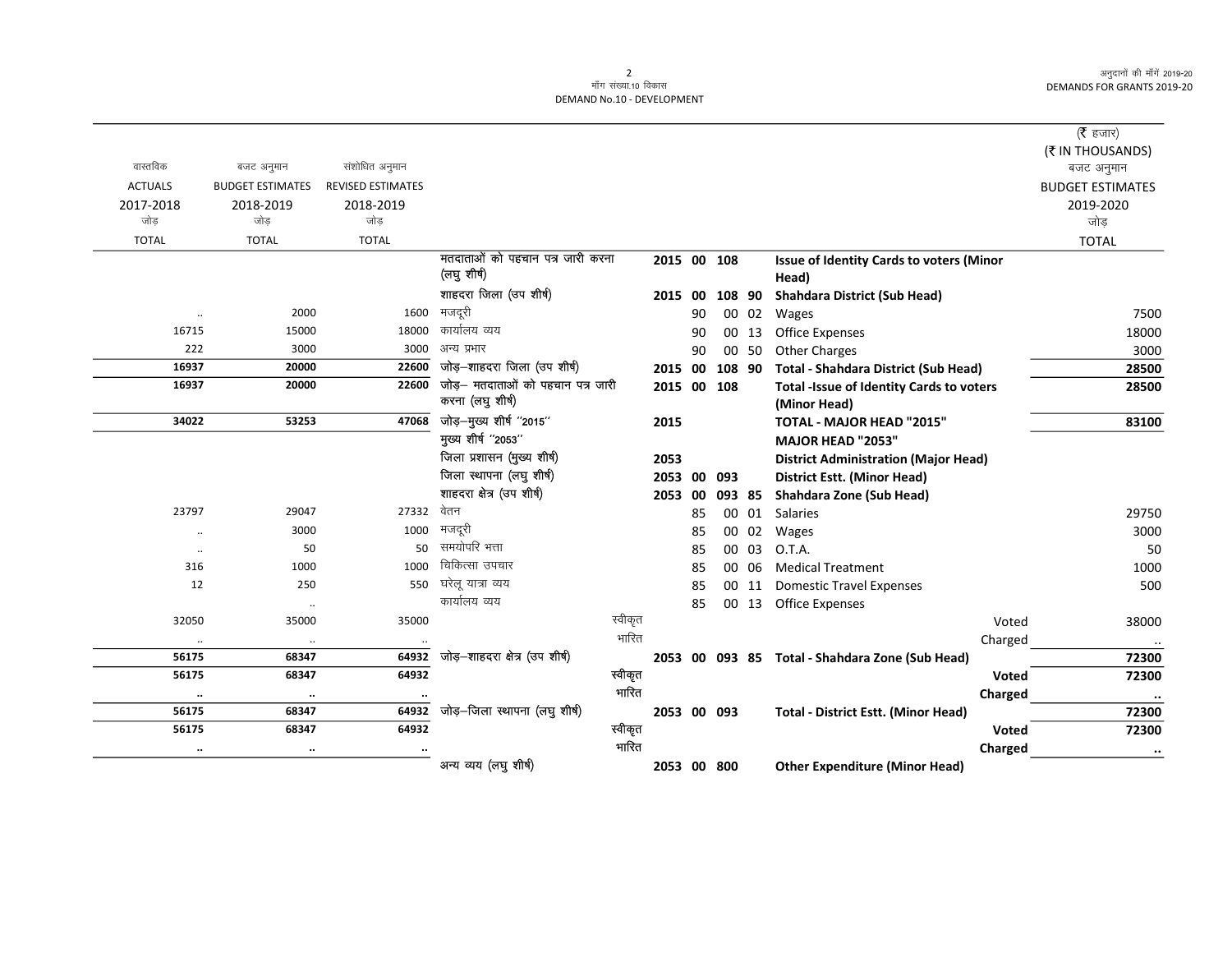## 3<br>माँग संख्या.10 विकास DEMAND No.10 - DEVELOPMENT

| वास्तविक                    |                                      |                                            |                                              |             |    |    |        |                                                     | ( $\bar{\tau}$ हजार)<br>(₹ IN THOUSANDS) |
|-----------------------------|--------------------------------------|--------------------------------------------|----------------------------------------------|-------------|----|----|--------|-----------------------------------------------------|------------------------------------------|
|                             | बजट अनुमान                           | संशोधित अनुमान<br><b>REVISED ESTIMATES</b> |                                              |             |    |    |        |                                                     | बजट अनुमान                               |
| <b>ACTUALS</b><br>2017-2018 | <b>BUDGET ESTIMATES</b><br>2018-2019 | 2018-2019                                  |                                              |             |    |    |        |                                                     | <b>BUDGET ESTIMATES</b><br>2019-2020     |
| जोड                         | जोड                                  | जोड                                        |                                              |             |    |    |        |                                                     | जोड़                                     |
| <b>TOTAL</b>                | <b>TOTAL</b>                         | <b>TOTAL</b>                               |                                              |             |    |    |        |                                                     | <b>TOTAL</b>                             |
|                             |                                      |                                            | जिला शहरी विकास ऐजेंसी को अनुदान (डी.        |             |    |    |        | 2053 00 800 67 Grants to District Urban Development |                                          |
|                             |                                      |                                            | यूडी.ए.) शाहदरा जिला (उप शीर्ष)              |             |    |    |        | Agency (DUDA) District Shahdara (Sub                |                                          |
|                             |                                      |                                            |                                              |             |    |    |        | Head)                                               |                                          |
| ٠.                          | 1400                                 |                                            | सहायता अनुदान–सामान्य                        |             | 67 |    |        | 00 31 Grants-in-aid-General                         |                                          |
|                             | 1400                                 |                                            | जोड़-जिला शहरी विकास ऐजेंसी को               | 2053 00     |    |    |        | 800 67 Total: Grants to District Urban              |                                          |
|                             |                                      |                                            | अनुदान (डी.यू.डी.ए.) शाहदरा जिला (उप         |             |    |    |        | <b>Development Agency (DUDA) District</b>           |                                          |
|                             |                                      |                                            | शीर्ष)                                       |             |    |    |        | <b>Shahdara (Sub Head)</b>                          |                                          |
| $\ddotsc$                   | 1400                                 |                                            | जोड़-अन्य व्यय (लघु शीर्ष)                   | 2053 00 800 |    |    |        | <b>Total - Other Expenditure (Minor Head)</b>       |                                          |
| 56175                       | 69747                                | 64932                                      | .<br>जोड़–मुख्य शीर्ष "2053"                 | 2053        |    |    |        | TOTAL - MAJOR HEAD"2053"                            | 72300                                    |
| 56175                       | 69747                                | 64932                                      | स्वीकृत                                      |             |    |    |        | Voted                                               | 72300                                    |
| $\ddotsc$                   | $\ddotsc$                            |                                            | भारित                                        |             |    |    |        | Charged                                             | $\ddotsc$                                |
|                             |                                      |                                            | मुख्य शीर्ष "2235"                           |             |    |    |        | <b>MAJOR HEAD "2235"</b>                            |                                          |
|                             |                                      |                                            | सामाजिक सुरक्षा एव कल्याण (मुख्य शीर्ष)      | 2235        |    |    |        | <b>Social Security &amp; Welfare (Major Head)</b>   |                                          |
|                             |                                      |                                            |                                              |             |    |    |        |                                                     |                                          |
|                             |                                      |                                            | पुर्नवास (उप मुख्य शीर्ष)                    | 2235 01     |    |    |        | <b>Rehabilitation (Sub Major Head)</b>              |                                          |
|                             |                                      |                                            | अन्य राहत उपाय (लघु शीर्ष)                   | 2235 01 200 |    |    |        | <b>Other Relief Measures (Minor Head)</b>           |                                          |
|                             |                                      |                                            | शाहदरा क्षेत्र (उप शीर्ष)                    | 2235 01     |    |    | 200 83 | Shahdara Zone (Sub Head)                            |                                          |
|                             |                                      |                                            | जम्मू एवं कश्मीर के विस्थापितों के संबंध में |             | 83 | 98 |        | Payment of Monthly Ad-hoc relief in                 |                                          |
|                             |                                      |                                            | मासिक तदर्थ राहत का भुगतान                   |             |    |    |        | respect of J&K Migrants                             |                                          |
|                             |                                      |                                            |                                              |             |    |    |        |                                                     |                                          |
|                             |                                      |                                            | अन्य प्रभार                                  |             | 83 | 98 | 50     | <b>Other Charges</b>                                |                                          |
| 15693                       |                                      |                                            | स्वीकृत                                      |             |    |    |        | Voted                                               |                                          |
| $\ddot{\phantom{a}}$        | $\cdot$                              |                                            | भारित                                        |             |    |    |        | Charged                                             |                                          |
| 15693                       | $\ddotsc$                            |                                            | जोड़-शाहदरा क्षेत्र (उप शीर्ष)               |             |    |    |        | 2235 01 200 83 Total - Shahdara Zone (Sub Head)     | $\cdot\cdot$                             |
| 15693                       | $\ddot{\phantom{a}}$                 |                                            | स्वीकृत<br>भारित                             |             |    |    |        | Voted                                               | $\ddot{\phantom{0}}$                     |
| $\cdot\cdot$                | $\cdots$                             |                                            | जोड़-अन्य राहत उपाय (लघु शीर्ष)              |             |    |    |        | Charged                                             | $\ddot{\phantom{0}}$                     |
| 15693                       | $\ddotsc$                            |                                            |                                              | 2235 01 200 |    |    |        | <b>Total - Other Relief Measures (Minor Head)</b>   |                                          |
| 15693                       | $\ddotsc$                            | $\ddot{\phantom{a}}$                       | स्वीकृत                                      |             |    |    |        | <b>Voted</b>                                        |                                          |
| $\ddot{\phantom{0}}$        | $\cdot\cdot$                         |                                            | भारित                                        |             |    |    |        | Charged                                             | $\cdot\cdot$                             |
| 15693                       | $\ddotsc$                            |                                            | जोड़-पुर्नवास (उप मुख्य शीर्ष)               | 2235 01     |    |    |        | <b>Total - Rehabilitation (Sub Major Head)</b>      | $\cdots$                                 |
|                             |                                      |                                            |                                              |             |    |    |        |                                                     |                                          |